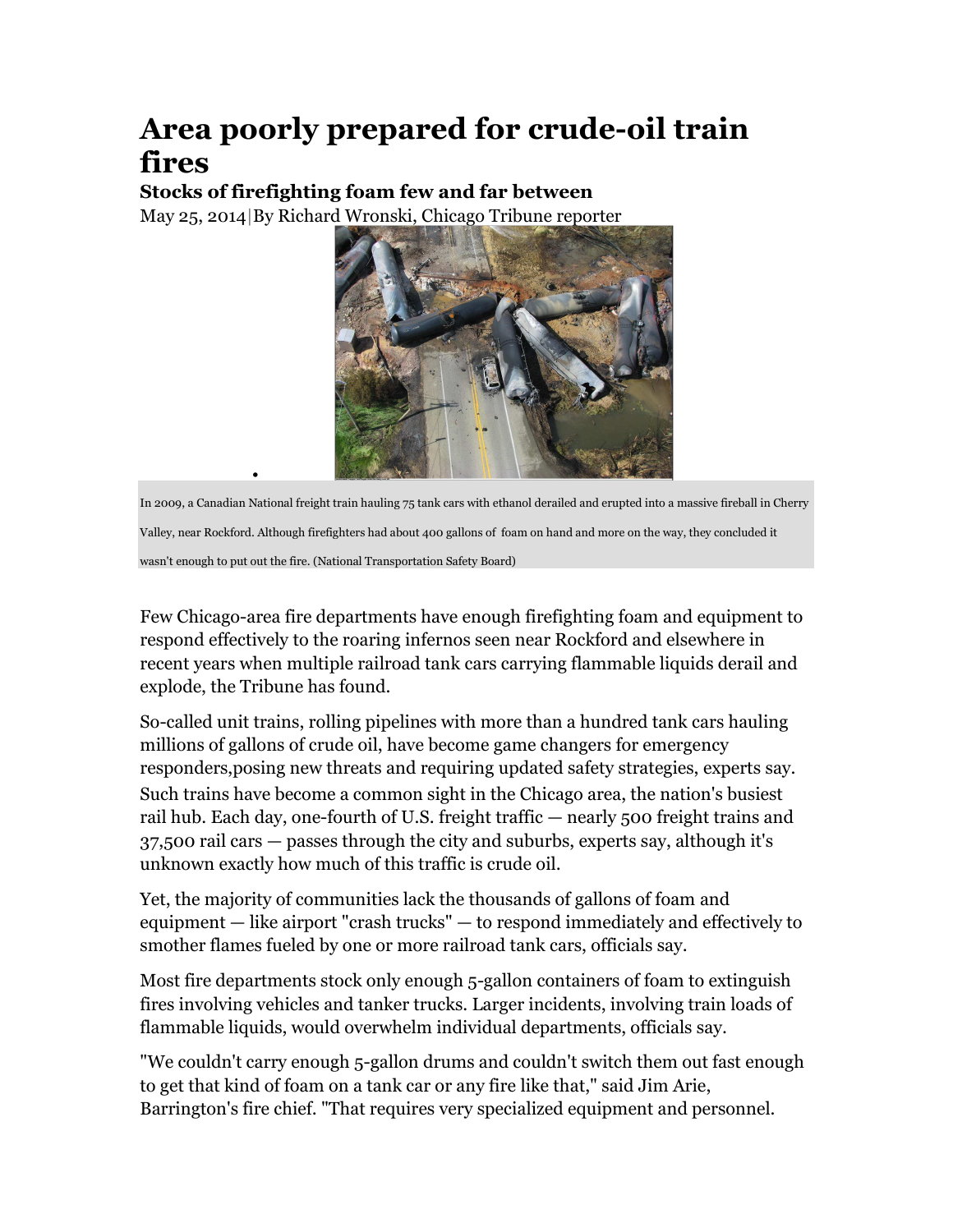"It's truly the worst-case scenario for a fire department, and it's not the kind of thing you can staff for or have enough equipment for."

These days, tank-car trains run frequently through scores of suburbs on the tracks that Canadian National Railway Co. acquired in 2009 from the Elgin, Joliet & Eastern Railway, Arie said.

"We may be two years, five years or 12 years before we have an incident. We can't staff up for that every day, day in, day out, knowing that it may be way down the road before something happens," Arie said.

In Aurora, which has nine fire engines and 195 firefighters, including a 27-member hazardous-materials team, a fiery derailment would result in a "major disaster," said Chief Jim Lehman. Both the Canadian National and the BNSF Railway Co. run tankcar trains through Aurora.

"We could do all the training in the world and have all the equipment in the world, but if one of those (trains) comes off the rails and creates an issue in a very densely populated area, our exposure would be very significant," Lehman said. "Our ability to deal with an incident of that magnitude would be very taxing."

Nationwide, crude shipments have grown from 9,500 carloads in 2008 to more than 400,000 in 2013, according to the Association of American Railroads.

The industry stands by its performance, saying more than 99.9 percent of its shipments arrive safely, according to the railroad association.

To deal with any large-scale emergency, nearly all of the state's 1,200 fire departments depend on each other for help as part of the Mutual Aid Box Alarm System, or MABAS. Besides responding to major events like fires and natural disasters, MABAS also has 42 specialized operations teams for hazardous materials.

MABAS mobilized crews and equipment from several departments June 19, 2009, when a Canadian National freight train hauling 75 tank cars with ethanol derailed and erupted into a massive fireball in Cherry Valley, near Rockford.

Although firefighters had about 400 gallons of foam on hand and more on the way, they concluded it wasn't enough to put out the roaring fire, which eventually spread to 13 tank cars, said Steve Pearson, who was then chief of the North Park Fire Protection District in Machesney Park.

Unable to get close enough to attack the intense flames, which rose hundreds of feet high, firefighters could do little but let the blaze burn itself out and go into a "defensive position" a half-mile away, Pearson told the National Transportation Safety Board forum on railroad safety last month.

"Even if we had an endless amount of foam, it could not have been safely applied to this incident," he said.